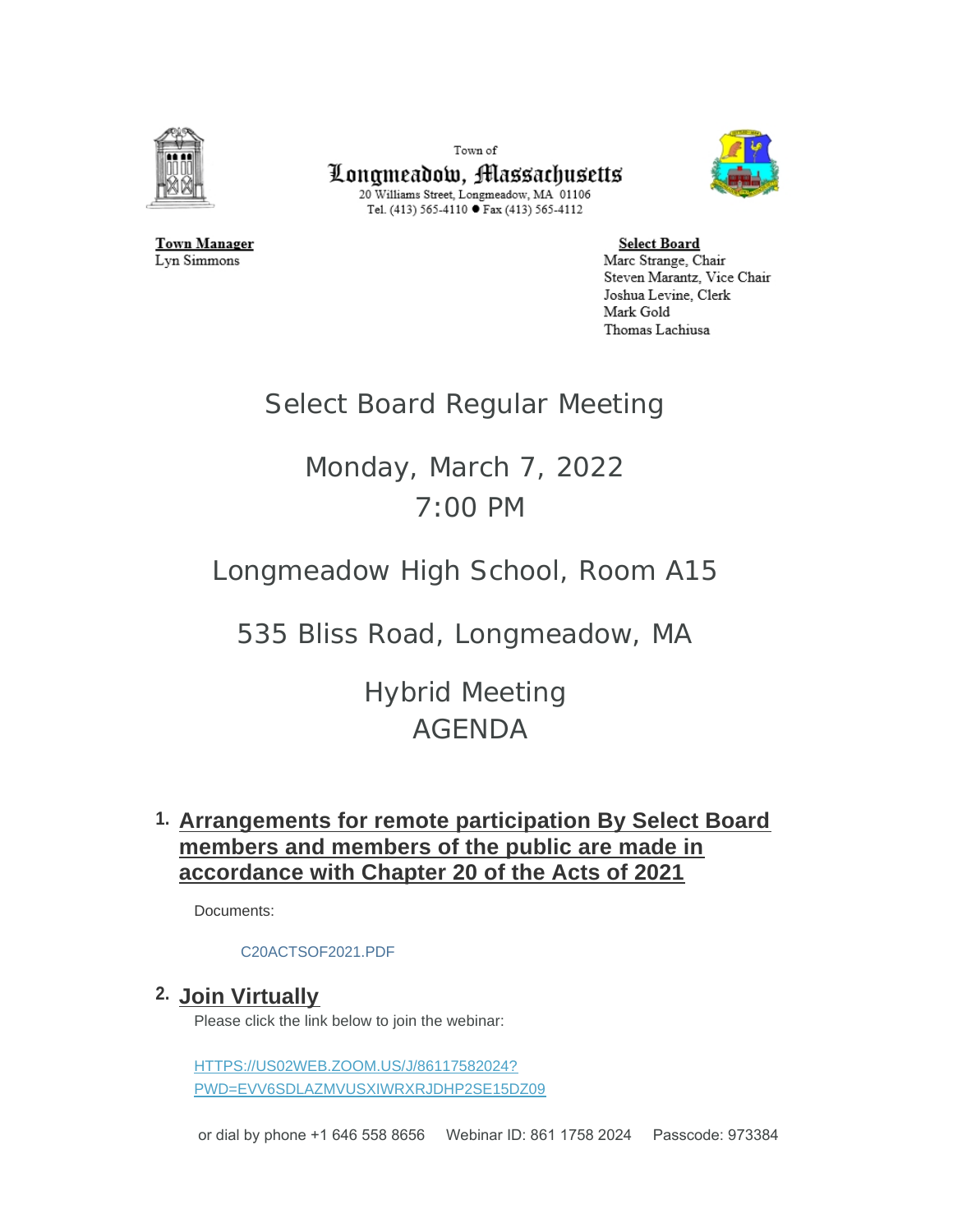# **Open Session, Announcement of Audio and Video 3. Recording, Pledge of Allegiance.**

## **Announcements 4.**

Documents:

[\\_SELECT BOARD REGULAR MEETING - ANNOUNCEMENTS \(4\).PDF](https://www.longmeadow.org/AgendaCenter/ViewFile/Item/2082?fileID=21747)

# **Capital Planning Committee 5.**

#### **Capital Plan Budget Recommendation A.**

Documents:

[CPC RECOMMENDATIONS, COVER LETTER \(1\).PDF](https://www.longmeadow.org/AgendaCenter/ViewFile/Item/2166?fileID=21821) [FY 2023 CPC PROPOSALS.PDF](https://www.longmeadow.org/AgendaCenter/ViewFile/Item/2166?fileID=21822)

# **Resident Comments 6.**

## **Select Board Comments 7.**

## **Town Manager's Report 8.**

Documents:

[TOWN MANAGER REPORT MARCH 7 2022.PDF](https://www.longmeadow.org/AgendaCenter/ViewFile/Item/2121?fileID=21743)

## **Old Business 9.**

#### A. Approval of Meeting Minutes

**February 22, 2022 Draft Minutes a.**

Documents:

[2 22 22 MINUTES DRAFT.PDF](https://www.longmeadow.org/AgendaCenter/ViewFile/Item/2176?fileID=21820)

## 10. New Business

**Town Manager FY2023 Budget Presentation A.**

Documents:

[BUDGET MEMO TO SELECT BOARD.PDF](https://www.longmeadow.org/AgendaCenter/ViewFile/Item/2165?fileID=21825) [FY23 BUDGET WORKSHEET LINE ITEM.PDF](https://www.longmeadow.org/AgendaCenter/ViewFile/Item/2165?fileID=21826) [FY23 BUDGET WORKSHEET MASTER.PDF](https://www.longmeadow.org/AgendaCenter/ViewFile/Item/2165?fileID=21827)

**Annual Town Meeting Draft Warrant Review B.**

Documents: